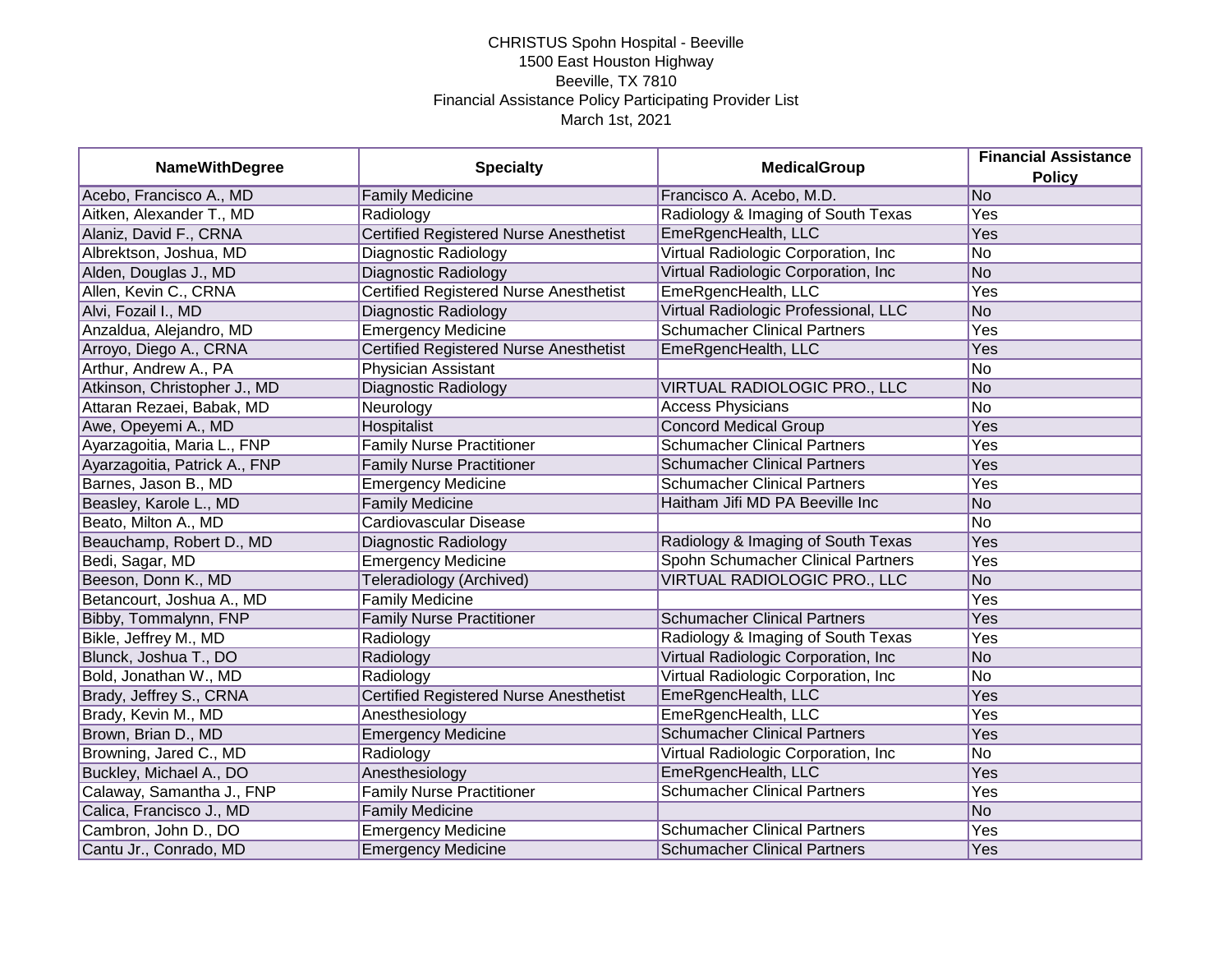| Cantu, James A., MD          | <b>Emergency Medicine</b>                     | <b>Schumacher Clinical Partners</b>      | Yes |
|------------------------------|-----------------------------------------------|------------------------------------------|-----|
| Capupas, Juan M., FNP        | <b>Family Nurse Practitioner</b>              | <b>Schumacher Clinical Partners</b>      | Yes |
| Carter, David R., MD         | <b>Emergency Medicine</b>                     | <b>Schumacher Clinical Partners</b>      | Yes |
| Cary, Adam B., D.O.          | Anesthesiology                                | EmeRgencHealth, LLC                      | Yes |
| Charba, Deane S., MD         | Nephrology                                    | Corpus Nephrology Network, PLLC          | Yes |
| Chau, Chuong J., MD          | Anesthesiology                                | EmeRgencHealth, LLC                      | Yes |
| Chekuri, Kasi V., MD         | Cardiovascular Disease                        | Corpus Christi Heart Clinic, PLLC        | No  |
| Chen, Defeng, MD             | <b>Internal Medicine</b>                      | <b>Inpatient Consultants of Texas</b>    | Yes |
| Cheng, Sam S., MD            | Radiology                                     | Virtual Radiologic Corporation, Inc      | No  |
| Chester, Debra K., MD        | <b>Emergency Medicine</b>                     | <b>Schumacher Clinical Partners</b>      | Yes |
| Chong, Kenneth V., MD        | Diagnostic Radiology                          | Virtual Radiologic Professionals, LLC    | No  |
|                              |                                               | Heart & Rhythm Institute of South Texas, |     |
| Choucair, Wassim K., MD      | Clinical Cardiac Electrophysiology            | PA                                       | No  |
| Christensen, Dustin E., CRNA | <b>Certified Registered Nurse Anesthetist</b> | EmeRgencHealth, LLC                      | Yes |
| Cintron, C.A., MD            | Anesthesiology                                | EmeRgencHealth, LLC                      | Yes |
| Cisneroz, Arnulfo, MD        | <b>Emergency Medicine</b>                     | <b>Schumacher Clinical Partners</b>      | Yes |
| Cline, Whitney R., FNP       | <b>Family Nurse Practitioner</b>              | <b>Schumacher Clinical Partners</b>      | Yes |
| Coleman, Robert D., CRNA     | <b>Certified Registered Nurse Anesthetist</b> | EmeRgencHealth, LLC                      | Yes |
| Cortese, Jack L., MD         | Nephrology                                    | Corpus Nephrology Network PLLC           | Yes |
| Cortez, Brandon J., CRNA     | <b>Certified Registered Nurse Anesthetist</b> | EmeRgencHealth, LLC                      | Yes |
| Coutin, Rafael F., MD        | Cardiovascular Disease                        | Cardiology Associates of Corpus Christi  | Yes |
| Crapo, Paul D., DO           | <b>Emergency Medicine</b>                     | <b>Schumacher Clinical Partners</b>      | Yes |
| Crawford, Cadyn A., MD       | <b>Emergency Medicine</b>                     | Spohn Schumacher Clinical Partners       | Yes |
| D'Addesio, Joseph P., MD     | <b>Emergency Medicine</b>                     | <b>Schumacher Clinical Partners</b>      | Yes |
| Davae, Ketan C., MD          | Radiology                                     | Virtual Radiologic Corporation, Inc      | No  |
| Dave, Kapil J., MD           | Hospitalist                                   | <b>Concord Medical Group</b>             | Yes |
| Davis, Jesse C., CRNA        | <b>Certified Registered Nurse Anesthetist</b> | EmeRgencHealth, LLC                      | Yes |
| Davis, Steven W., MD         | Radiology                                     | Virtual Radiologic Corporation, Inc      | No  |
| Deberry, Phillip D., CRNA    | <b>Certified Registered Nurse Anesthetist</b> | EmeRgencHealth, LLC                      | Yes |
| Dehnisch Jr., Frank R., MD   | <b>Family Medicine</b>                        |                                          | No  |
| DeJesus, Dennis, MD          | Teleradiology (Archived)                      | Virual Radiologic Professionals, LLC     | No  |
| Del Cristo, Roberto, MD      | <b>Emergency Medicine</b>                     | <b>Schumacher Clinical Partners</b>      | Yes |
| DeLaCruz III, Apolonio, CRNA | <b>Certified Registered Nurse Anesthetist</b> | EmeRgencHealth, LLC                      | Yes |
| Desh, Alok D., MD            | <b>Internal Medicine</b>                      | <b>Concord Medical Group</b>             | Yes |
| Dimtri, Francis N., DO       | <b>Internal Medicine</b>                      | <b>Concord Medical Group</b>             | Yes |
| Easley, Scott M., MD         | <b>Family Medicine</b>                        | <b>Beeville Medical Associates</b>       | No  |
| Elsass, Kelcey D., MD        | Radiology                                     | Virtual Radiologic Professionals, LLC    | No  |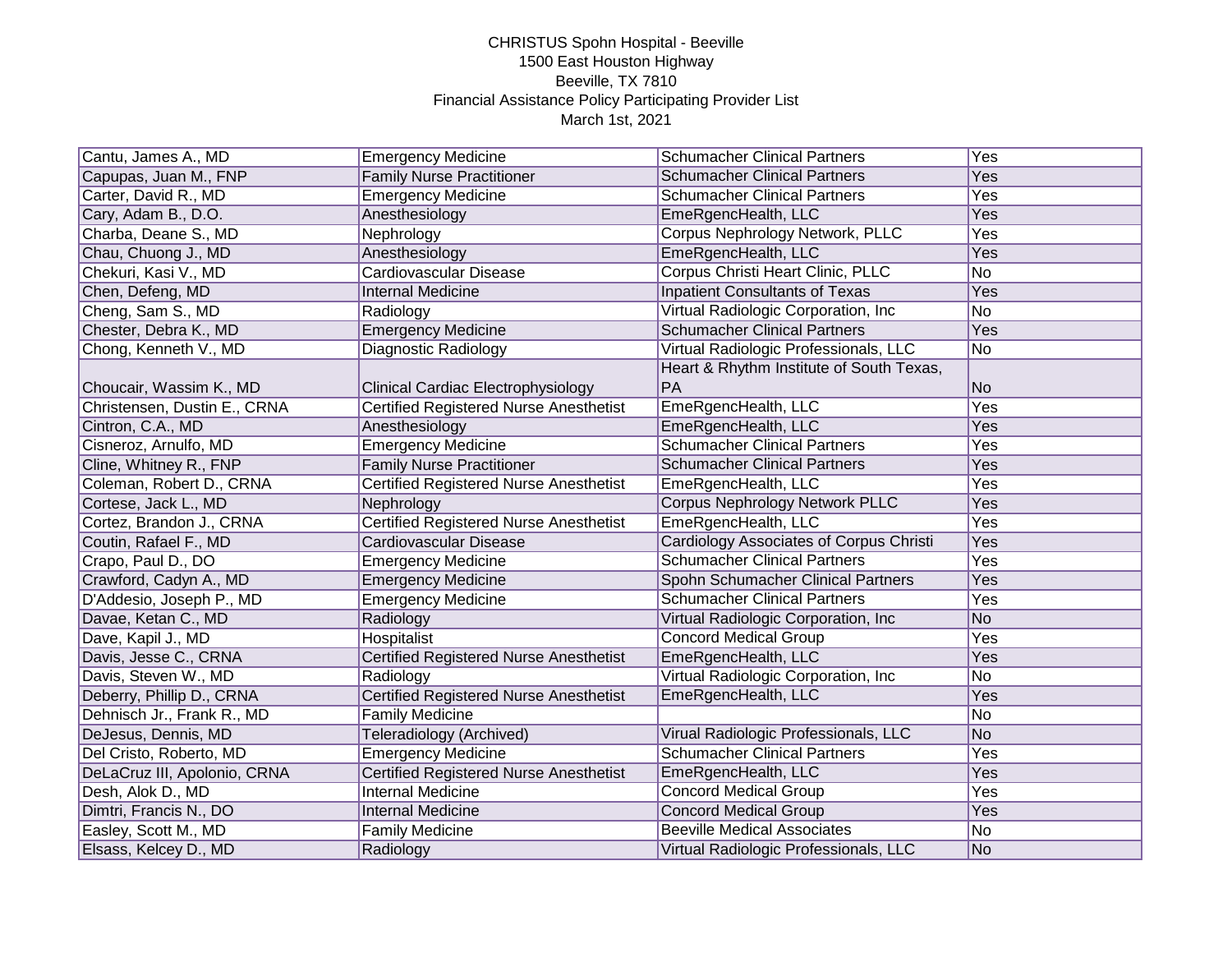| Elwell, Daniel M., DO       | <b>Emergency Medicine</b>                     | <b>Schumacher Clinical Partners</b>   | $\overline{Yes}$        |
|-----------------------------|-----------------------------------------------|---------------------------------------|-------------------------|
| Epstein, Richard A., CRNA   | <b>Certified Registered Nurse Anesthetist</b> | EmeRgencHealth, LLC                   | Yes                     |
| Ertzner, Thomas W., MD      | Radiology                                     | Radiology & Imaging of South Texas    | $\overline{\text{Yes}}$ |
| Everett Jr., Carlos, CRNA   | <b>Certified Registered Nurse Anesthetist</b> | EmeRgencHealth, LLC                   | Yes                     |
| Fassihi, Amir A., MD        | Radiology                                     | VIRTUAL RADIOLOGIC PRO., LLC          | No                      |
| Feuillet, Pablo M., MD      | Hospitalist                                   | <b>Concord Medical Group</b>          | Yes                     |
| Flora Jr, Mark R., MD       | <b>Emergency Medicine</b>                     | <b>Schumacher Clinical Partners</b>   | Yes                     |
| Ford, Dustin L., CRNA       | <b>Certified Registered Nurse Anesthetist</b> | EmeRgencHealth, LLC                   | Yes                     |
| Fox II, Stephen G., MD      | Radiology                                     | Virtual Radiologic Corporation, Inc   | No                      |
| Frame, James E., MD         | <b>Emergency Medicine</b>                     | <b>Schumacher Clinical Partners</b>   | Yes                     |
| Franco Jr., Rene, MD        | <b>Pulmonary Disease</b>                      |                                       | Yes                     |
| Funderburk, Alton W., CRNA  | <b>Certified Registered Nurse Anesthetist</b> | EmeRgencHealth, LLC                   | Yes                     |
| Garcia, Eloisa F., FNP      | <b>Family Nurse Practitioner</b>              | Victoria Kidney and Dialysis          | No                      |
| Garcia, Fernando, MD        | Hospitalist                                   |                                       | Yes                     |
| Garcia, Jack P., CRNA       | <b>Certified Registered Nurse Anesthetist</b> | EmeRgencHealth, LLC                   | Yes                     |
| Geatrakas, Christina S., MD | Radiology                                     | Virtual Radiologic Professionals, LLC | <b>No</b>               |
| Giyanani, Ravi M., MD       | Radiology                                     | Virtual Radiologic Corporation, Inc   | No                      |
| Gleason, Thomas R., DO      | Diagnostic Radiology                          | Virtual Radiologic Corporation, Inc   | No                      |
| Gonzalez, Jose R., MD       | Hospitalist                                   | <b>Concord Medical Group</b>          | Yes                     |
| Gonzalez, Mary C., FNP      | <b>Family Nurse Practitioner</b>              | <b>Schumacher Clinical Partners</b>   | Yes                     |
| Gorbet, Melissa D., FNP     | <b>Family Nurse Practitioner</b>              | Wound Centrics, LLC                   | No                      |
| Grant, Michael J., MD       | Radiology                                     | Virtual Radiologic Services, LLC      | <b>No</b>               |
| Gray, Todd D., CRNA         | <b>Certified Registered Nurse Anesthetist</b> | EmeRgencHealth, LLC                   | Yes                     |
| Greaud, Jason L., CRNA      | <b>Certified Registered Nurse Anesthetist</b> | EmeRgencHealth, LLC                   | Yes                     |
| Greydanus, Wesley K., MD    | Anesthesiology                                | EmergenC Health, LLC                  | Yes                     |
| Gueller, Lucas J., CRNA     | <b>Certified Registered Nurse Anesthetist</b> | EmeRgencHealth, LLC                   | Yes                     |
| Guerra, Jim J., MD          | Internal Medicine                             |                                       | <b>No</b>               |
| Hadden, David A., NP        | <b>Family Nurse Practitioner</b>              | <b>Schumacher Clinical Partners</b>   | Yes                     |
| Hamilton, Chanse A., FNP    | <b>Family Nurse Practitioner</b>              | <b>Schumacher Clinical Partners</b>   | Yes                     |
| Hamilton, Murray O., MD     | Diagnostic Radiology                          | VIRTUAL RADIOLOGIC PRO., LLC          | No                      |
| Hanisch, Ryan J., MD        | Radiology                                     | Radiology & Imaging of South Texas    | $\overline{Yes}$        |
| Hanna, Hani K., MD          | Pediatric Anesthesiology                      | Star Anesthesia PA                    | Yes                     |
| Hansen, Robert B., MD       | Radiology                                     | VIRTUAL RADIOLOGIC PRO., LLC          | <b>No</b>               |
| Harrell, Nicholas A., MD    | <b>Emergency Medicine</b>                     | <b>Schumacher Clinical Partners</b>   | Yes                     |
| Hassanin, Salsabeal S., DO  | Hospitalist                                   | <b>Advinity Hospitalist Group</b>     | No                      |
| Hearn, Eric M., CRNA        | <b>Certified Registered Nurse Anesthetist</b> | EmeRgencHealth, LLC                   | Yes                     |
| Hein, Anthony N., MD        | Radiology                                     | Radiology & Imaging of South Texas    | Yes                     |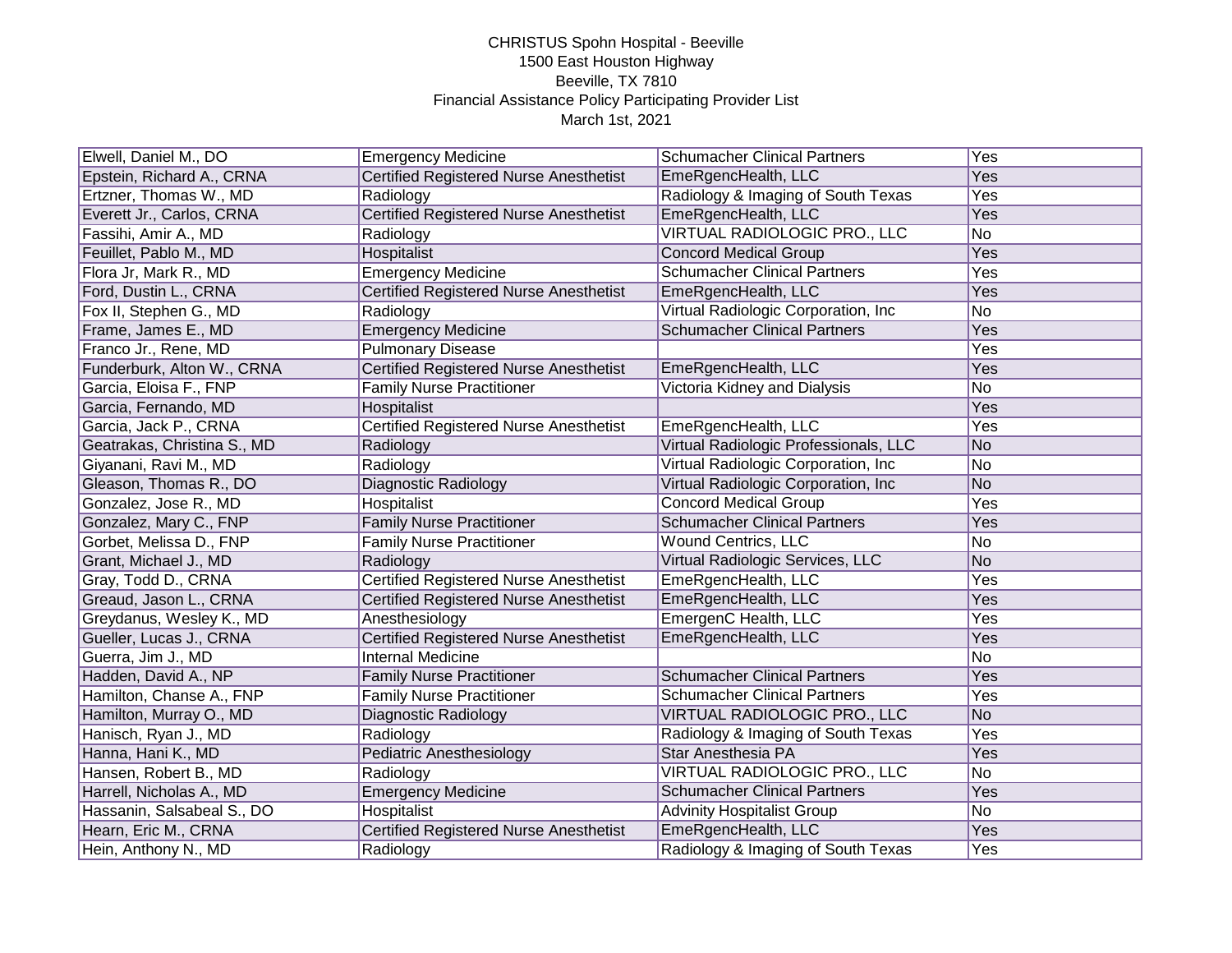| Higdon, William T., CRNA         | <b>Certified Registered Nurse Anesthetist</b> | EmeRgencHealth, LLC                     | Yes            |
|----------------------------------|-----------------------------------------------|-----------------------------------------|----------------|
| Hirani, Zishan A., MD            | Obstetrics & Gynecology                       | Innovations in Women's Health           | No             |
| Holmes, Ted W., CRNA             | <b>Certified Registered Nurse Anesthetist</b> | EmeRgencHealth, LLC                     | Yes            |
| Hopkins, Jeff L., CRNA           | <b>Certified Registered Nurse Anesthetist</b> | EmeRgencHealth, LLC                     | Yes            |
| Horn, Chelsea M.                 |                                               |                                         | No             |
| Hughes Jr., Douglas E., MD       | Radiology                                     | Virtual Radiologic Corporation, Inc     | No             |
| Hutzler, Sean M., MD             | <b>Emergency Medicine</b>                     | <b>Schumacher Clinical Partners</b>     | Yes            |
| Jackson, Paul B., DO             | <b>Emergency Medicine</b>                     | Spohn Schumacher Clinical Partners      | Yes            |
| Jifi-Bahlool, Haitham, MD        | <b>Internal Medicine</b>                      |                                         | No             |
| Johnson, Joffre E., MD           | <b>Emergency Medicine</b>                     | <b>Schumacher Clinical Partners</b>     | Yes            |
| Jones, Michael F., MD            |                                               | EmergencHealth                          | Yes            |
| Jones, Warren L., CRNA           | Certified Registered Nurse Anesthetist        | EmeRgencHealth, LLC                     | Yes            |
| Jung III, Harry H., MD           | Anesthesiology                                | EmeRgencHealth, LLC                     | Yes            |
| Kaldas, Abeer A., MD             | Nephrology                                    | Comprehensive Kidney Care               | Yes            |
| Kaler, Lawrence W., MD           | Diagnostic Radiology                          | Virtual Radiologic Corporation, Inc     | No             |
| Kash, Donald J., MD              | Diagnostic Radiology                          | <b>Virtual Radiologic Services, LLC</b> | No             |
| Kastl, Angela M., NP             | <b>Family Nurse Practitioner</b>              | <b>Schumacher Clinical Partners</b>     | Yes            |
| Kenyherz, Gregory E., MD         | Diagnostic Radiology                          | Virtual Radiologic Corporation, Inc     | No             |
| Kessler, Larry S., MD            | Diagnostic Radiology                          | Virtual Radiologic Professionals, LLC   | No             |
| Khan, Faisal N., MD              | Nephrology                                    |                                         | No             |
| King, Jerrod D., DO              | <b>Emergency Medicine</b>                     | <b>Schumacher Clinical Partners</b>     | Yes            |
| Kuklinski, Piotr P., MD          | Hospitalist                                   | <b>Concord Medical Group</b>            | Yes            |
| Kumar, Haresh, MD                | Nephrology                                    |                                         | No             |
| Lamoureux, Christine A., MD      | Diagnostic Radiology                          | Virtual Radiologic Professionals, LLC   | No             |
| Larakers, Joseph A., MD          | <b>Family Medicine</b>                        |                                         | No             |
| Le, Dewey, DO                    | Neurology                                     | <b>Access Physicians</b>                | No             |
| Lee, Jonathon A., MD             | Radiology                                     | VIRTUAL RADIOLOGIC PRO., LLC            | No             |
| Lee, Rebekka A., DO              | <b>Emergency Medicine</b>                     | Spohn Schumacher Clinical Partners      | Yes            |
| Lockwood, Nicholas G., DO        | <b>Emergency Medicine</b>                     | <b>Schumacher Clinical Partners</b>     | Yes            |
| Lopez, Hugo, NP                  | <b>Family Nurse Practitioner</b>              |                                         | Yes            |
| Lozano, Kay D., MD               | Diagnostic Radiology                          | Virtual Radiologic Professionals, LLC   | N <sub>o</sub> |
| Lucio, Kristin D., FNP           |                                               | <b>Schumacher Clinical Partners</b>     | Yes            |
| Lutz, James D., MD               | Diagnostic Radiology                          | VIRTUAL RADIOLOGIC PRO., LLC            | No             |
| Madarang, Eric L., DO            | Hospitalist                                   | WellMed Networks, Inc                   | Yes            |
| Maheshwari, Mukul P., MD         | Diagnostic Radiology                          | Radiology & Imaging of South Texas      | Yes            |
| Malik, Dawood I., MD             | Diagnostic Radiology                          | Virtual Radiologic Corporation, Inc     | No             |
| Martinez-Quinonez, Carlos E., MD | Cardiovascular Disease                        | Cardiology Associates of Corpus Christi | Yes            |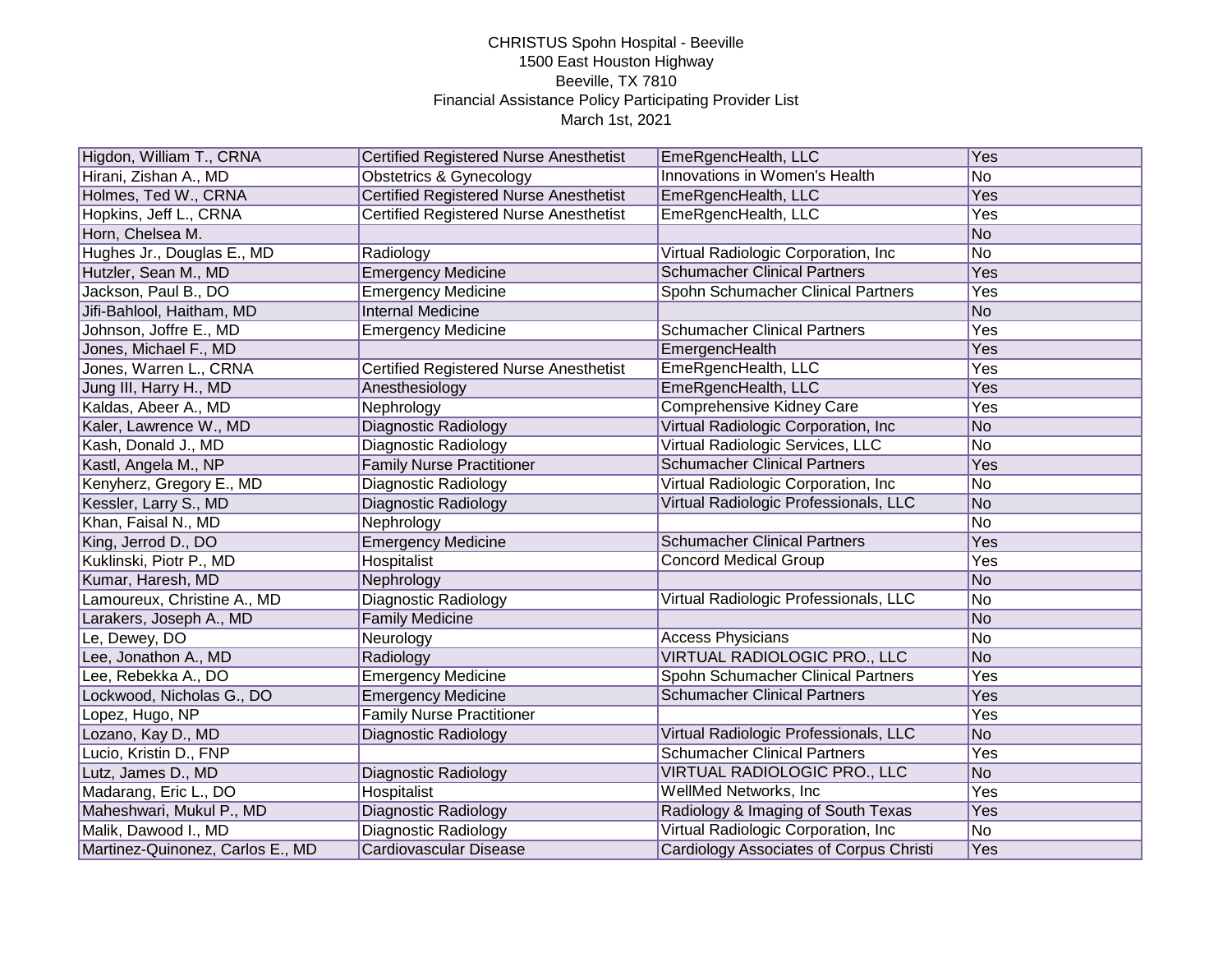| Matar Enriquez, Raymundo G., MD   | Anesthesiology                   | Star Anesthesia, PA                       | $\overline{No}$ |
|-----------------------------------|----------------------------------|-------------------------------------------|-----------------|
| McCarty, Michael C., MD           | <b>Emergency Medicine</b>        | <b>Schumacher Clinical Partners</b>       | Yes             |
| McClintock, Jacob N., MD          | <b>Emergency Medicine</b>        | Spohn Schumacher Clinical Partners        | Yes             |
| McClure, Matthew C., DO           | <b>Emergency Medicine</b>        | Spohn Schumacher Clinical Partners        | Yes             |
| McCorvey, Barbara M., MD          | Radiology                        | Virtual Radiologic Corporation, Inc.      | <b>No</b>       |
| McDonnell, Kevin M., MD           | Radiology                        | Virtual Radiologic Corporation, Inc.      | <b>No</b>       |
| McIntosh, Robert W., DO           | Anesthesiology                   | EmeRgencHealth, LLC                       | Yes             |
| Mckinstry, Scott W., MD           | Cardiovascular Disease           | Cardiology Associates of Corpus Christi   | Yes             |
| Midyett, Ronald W., NP            |                                  | <b>Schumacher Clinical Partners</b>       | Yes             |
| Migrino, Collen S., FNP           | <b>Family Nurse Practitioner</b> | Regional Wound Care & Hyperbarics         | N <sub>o</sub>  |
| Miranda, Francisco J., MD         | Pediatrics                       | Community Action Corp of South Texas      | No              |
| Misick, Lofton N., MD             | <b>Thoracic Surgery</b>          |                                           | <b>No</b>       |
| Mock, Christopher S., DO          | <b>Emergency Medicine</b>        | <b>Schumacher Clinical Partners</b>       | Yes             |
| Moloney, Erica L., PA             | <b>Physician Assistant</b>       | <b>Schumacher Clinical Partners</b>       | Yes             |
| Money Jr., Michael T., DO         | <b>Emergency Medicine</b>        | <b>Schumacher Clinical Partners</b>       | Yes             |
| Moody, Erin N., MD                | Diagnostic Radiology             | Radiology and Imaging of South Texas      | Yes             |
| Moody, Lamar K., MD               | <b>Emergency Medicine</b>        | <b>Schumacher Clinical Partners</b>       | Yes             |
| Moore, Jacob J., MD               | Ophthalmology                    |                                           | Yes             |
| More, Snehal R., MD               | Radiology                        | Virtual Radiologic Corporation, Inc.      | <b>No</b>       |
| Mukkara Siva, Rama Krishna R., MD | <b>Family Medicine</b>           | <b>Concord Medical Group</b>              | Yes             |
| Mulherin, Patrick J., MD          |                                  |                                           | <b>No</b>       |
| Munion, William M., MD            |                                  |                                           | Yes             |
| Nelson, Randolph A., MD           | <b>Emergency Medicine</b>        | <b>Schumacher Clinical Partners</b>       | Yes             |
|                                   |                                  | Radiology & Imaging of South Texas, LLP - |                 |
| Nelson, Steve M., MD              | Diagnostic Radiology             | Alameda Imaging Center                    | Yes             |
| Neugebauer, Amber                 | <b>Emergency Medicine</b>        | Spohn Schumacher Clinical Partners        | Yes             |
| Newsome, Donna E., MD             | Neurology                        | <b>Access Physicians</b>                  | No              |
| Nguyen, Dana, MD                  | <b>Family Medicine</b>           |                                           | $\overline{No}$ |
| Nicell, Donald T., MD             | Radiology                        | Virtual Radiologic Corporation, Inc       | No              |
| Novick, Michael K., MD            | Radiology                        | Virtual Radiologic Corporation, Inc       | No              |
| Okpalo, Christian N., MD          | <b>Internal Medicine</b>         | <b>First Fruits Medical Clinic</b>        | <b>No</b>       |
| Onufrak, Kim T., DO               | <b>Emergency Medicine</b>        | <b>Schumacher Clinical Partners</b>       | Yes             |
| Oommen, Jacob K., MD              | Radiology                        | Virtual Radiologic Corporation, Inc       | No              |
| Ortiz, Silvestre A., MD           | <b>Diagnostic Radiology</b>      |                                           | N <sub>o</sub>  |
| Osuchukwu, George, MD             | Nephrology                       |                                           | <b>No</b>       |
| Oyediran, Babatunde O., MD        | Anesthesiology                   | EmeRgencHealth, LLC                       | Yes             |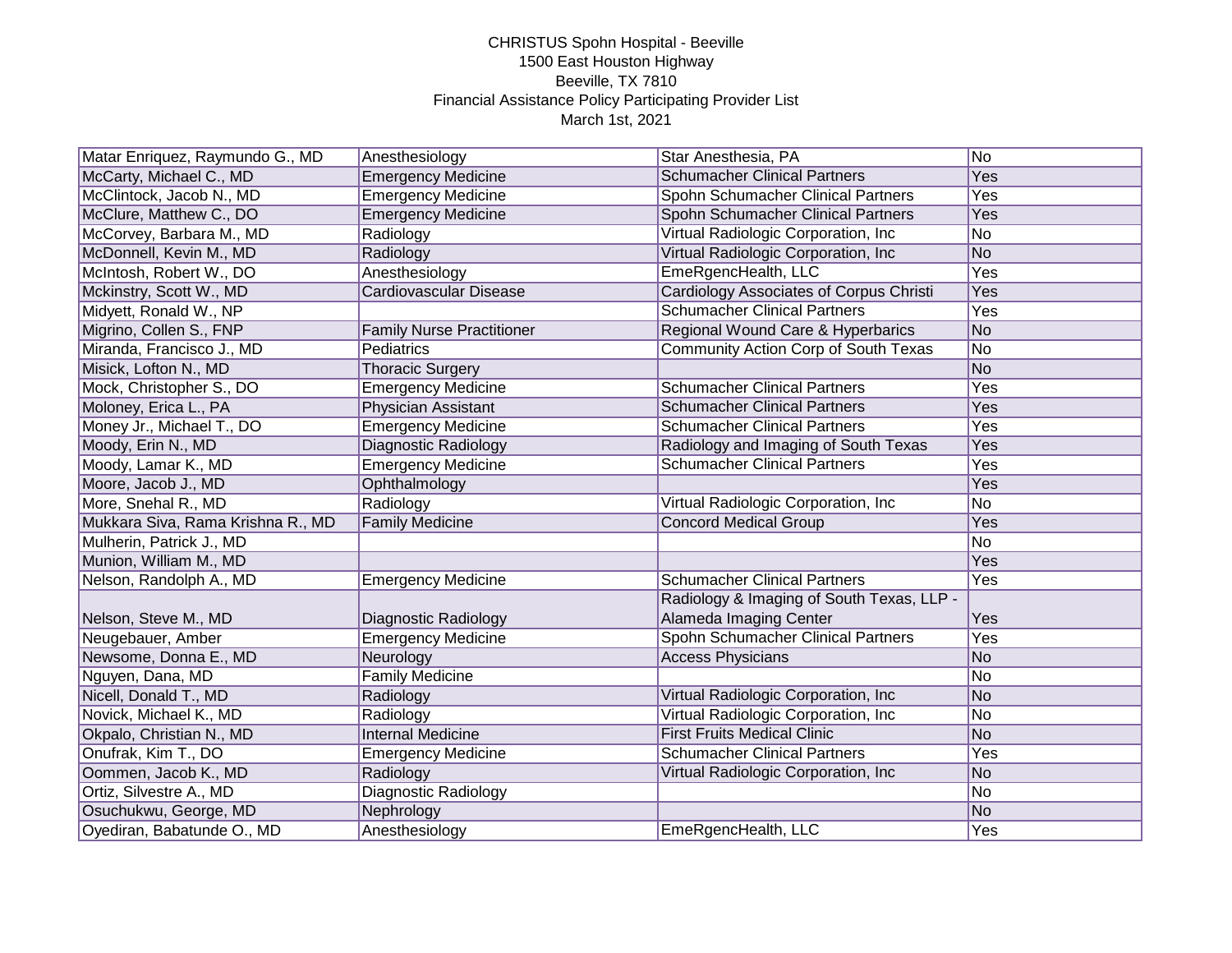| Panati, Swetha, MD          | Hematology/Oncology                                                           | CHRISTUS Spohn Cancer Center-Santa Fe No |     |
|-----------------------------|-------------------------------------------------------------------------------|------------------------------------------|-----|
| Pandey, Vikas, MD           | Neurology                                                                     | Access Physicians, PLLC                  | No. |
| Pappas, John D., MD         | Cardiovascular Disease                                                        |                                          | Yes |
| Parsoneault, Amber N., MD   | <b>Emergency Medicine</b>                                                     | <b>Schumacher Clinical Partners</b>      | Yes |
| Pastor, Christopher S., MD  | <b>Emergency Medicine</b>                                                     | <b>Schumacher Clinical Partners</b>      | Yes |
| Pavlus, John D., MD         | Interventional Radiology and Diagnostic Ra Radiology & Imaging of South Texas |                                          | Yes |
| Perez, Aimee M., FNP        | <b>Family Nurse Practitioner</b>                                              | <b>Schumacher Clinical Partners</b>      | Yes |
| Piotrowski, Jonathan P., PA | <b>Physician Assistant</b>                                                    | <b>Schumacher Clinical Partners</b>      | Yes |
| Pollard, Ester B., MD       | Hematology/Oncology                                                           | Coastal Bend Oncology/Hematology         | Yes |
| Pompa, Justin J., CRNA      | <b>Certified Registered Nurse Anesthetist</b>                                 | EmeRgencHealth, LLC                      | Yes |
| Ponder, Melissa D., MD      | <b>Emergency Medicine</b>                                                     | Spohn Schumacher Clinical Partners       | Yes |
| Porter, John R., MD         | <b>Internal Medicine</b>                                                      | <b>Primary Care Services</b>             | No  |
| Praderio, Nestor H., MD     | Psychiatry                                                                    | <b>Psychiatric Consulting Services</b>   | No  |
| Pratt, Allen, MD            | Diagnostic Radiology                                                          | <b>VIRTUAL RADIOLOGIC PRO., LLC</b>      | No  |
| Pruett, Wesley C., MD       | Teleradiology (Archived)                                                      | Virtual Radiologic Corporation, Inc.     | No  |
| Puente, Joseph P., MD       | <b>Family Medicine</b>                                                        |                                          | No  |
| Puentes, Rose M., PA        | Physician Assistant                                                           | <b>Schumacher Clinical Partners</b>      | Yes |
| Rabanzo, Jefferson R., FNP  | <b>Family Nurse Practitioner</b>                                              | <b>Schumacher Clinical Partners</b>      | Yes |
| Rackley, John H., PA-C      | <b>Physician Assistant</b>                                                    | <b>Schumacher Clinical Partners</b>      | Yes |
| Rackley, Keith L., CRNA     | <b>Certified Registered Nurse Anesthetist</b>                                 | EmergencHealth                           | Yes |
| Rai, Surinder K., DO        | Radiology                                                                     | VIRTUAL RADIOLOGIC PRO., LLC             | No  |
|                             |                                                                               |                                          |     |
| Rajebi, Mohammad R., MD     | Diagnostic Radiology                                                          | Radiology & Imaging of South Texas, LLP  | Yes |
| Ramachandruni, Srikanth, MD | <b>Infectious Disease</b>                                                     |                                          | No  |
| Ramirez, Carmen T., MD      | Neurology                                                                     | <b>Access Physicians</b>                 | No  |
| Rankins, Robert C., MD      | <b>Emergency Medicine</b>                                                     | <b>Schumacher Clinical Partners</b>      | Yes |
| Rashid, Samiya, DO          | Neurology                                                                     | <b>Access Physicians, PLLC</b>           | No  |
| Reed, Scott A., CRNA        | <b>Certified Registered Nurse Anesthetist</b>                                 | EmeRgencHealth, LLC                      | Yes |
| Reiner, Bruce I., MD        | Radiology                                                                     | Virtual Radiologic Corporation, Inc.     | No  |
| Rembert III, Frank M., MD   | Radiology                                                                     | Virtual Radiologic Corporation, Inc      | No  |
| Rethy, Michael C., MD       | Radiology                                                                     | Virtual Radiologic Corporation, Inc      | No  |
| Reyes, Patricia, FNP        | <b>Family Nurse Practitioner</b>                                              | <b>Schumacher Clinical Partners</b>      | Yes |
| Rhoades, Stephanie C., MD   | <b>Emergency Medicine</b>                                                     | <b>Schumacher Clinical Partners</b>      | Yes |
| Ricossa, Lauren G., FNP     | <b>Family Nurse Practitioner</b>                                              | <b>Schumacher Clinical Partners</b>      | Yes |
| Riesberg, Ashley K., CRNA   | <b>Certified Registered Nurse Anesthetist</b>                                 | EmergencHealth                           | Yes |
| Roberts, Catherine C., MD   | Teleradiology (Archived)                                                      | Virtual Radiologic Corporation, Inc.     | No  |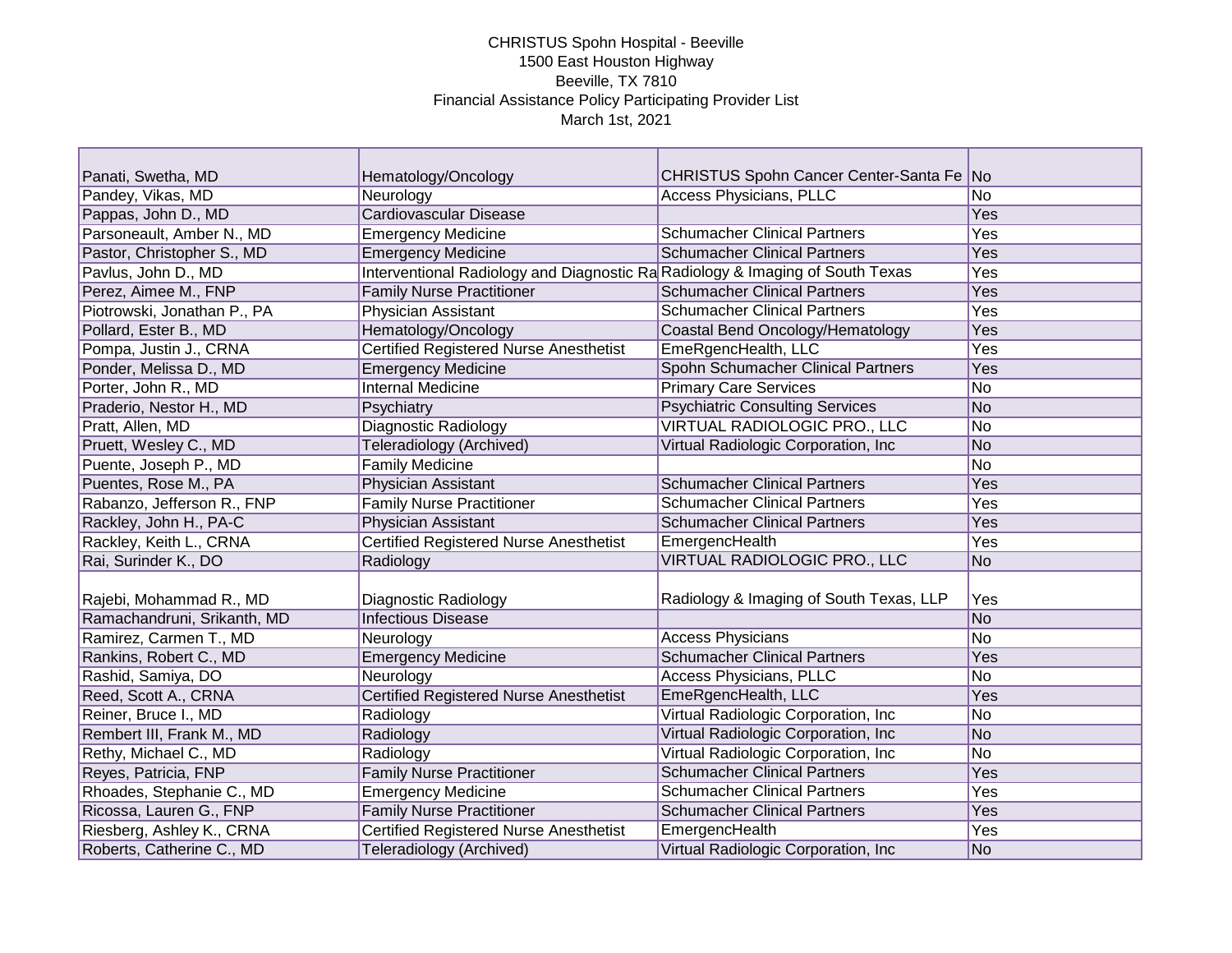| Roberts, Kiran J., DO         | <b>Emergency Medicine</b>                     | <b>Schumacher Clinical Partners</b>      | Yes             |
|-------------------------------|-----------------------------------------------|------------------------------------------|-----------------|
| Rodriguez, Mike E., MD        | Cardiovascular Disease                        | Cardiology Associates of Corpus Christi  | Yes             |
| Rolong, Alvaro E., MD         | <b>General Surgery</b>                        |                                          | Yes             |
| Roth, Michelle E., DO         | <b>Emergency Medicine</b>                     | <b>Schumacher Clinical Partners</b>      | <b>Yes</b>      |
| Rozell, Joseph M., MD         | Diagnostic Radiology                          | Virtual Radiologic Professionals, LLC    | $\overline{No}$ |
| Rubio, Jose A., MD            | Anesthesiology                                | EmeRgencHealth, LLC                      | Yes             |
| Ryan, Kenan J., CRNA          | <b>Certified Registered Nurse Anesthetist</b> | EmeRgencHealth, LLC                      | Yes             |
| Sahadi, Jack A., MD           | Ophthalmology                                 | <b>Coastal Bend Eye Center</b>           | Yes             |
| Sajewicz, Anthony M., MD      | Diagnostic Radiology                          | Virtual Radiologic Corporation, Inc      | No              |
| Salamat, Mehrdad, MD          | <b>Pediatric Cardiology</b>                   |                                          | N <sub>o</sub>  |
| Saldana, David A., MD         | Radiology                                     | Radiology & Imaging of South Texas       | Yes             |
| Sanchez, Julian A., MD        | Cardiovascular Disease                        | Corpus Christi Heart Clinic, PLLC        | <b>No</b>       |
| Sanders, Bridget M., MD       | Undersea & Hyperbaric Medicine                | <b>Wound Centrics, LLC</b>               | <b>No</b>       |
| Schlotter, James W., MD       | <b>General Surgery</b>                        | <b>Coastal Plains Surgical Care</b>      | <b>No</b>       |
| Schwechten, Kevin J., MD      | <b>Emergency Medicine</b>                     | Spohn Schumacher Clinical Partners       | Yes             |
| Seaton, Cole S., DO           |                                               |                                          | Yes             |
| Seger, Bernard M., MD         | <b>Orthopedic Surgery</b>                     | Orthopedic Associates of CC              | <b>No</b>       |
| Sellers, Richard M., CRNA     | <b>Certified Registered Nurse Anesthetist</b> | <b>CSV Anesthesia Associates</b>         | Yes             |
|                               |                                               |                                          |                 |
| Senapathi, Murali K., MD      | <b>Interventional Cardiology</b>              | Cardiovascular Associates of San Antonio | No              |
| Shaffer, William L., MD       | Nephrology                                    | Kidney Specialists of South Texas, PA    | Yes             |
| Shikhman, Aleksandr, MD       | Neurology                                     | <b>Access Physicians</b>                 | <b>No</b>       |
| Shirley, Philip T., CRNA      | <b>Certified Registered Nurse Anesthetist</b> | EmeRgencHealth, LLC                      | Yes             |
| Shkurovich, Sergey, MD        | Radiology                                     | Virtual Radiologic Corporation, Inc      | <b>No</b>       |
| Shoemaker, Edward S., MD      | <b>Obstetrics &amp; Gynecology</b>            | Innovations in Women's Health            | No              |
| Simonsen, Randall L., MD      | Pathology - Anatomic                          |                                          | No              |
| Sinnett, Philip M., DO        | <b>Internal Medicine</b>                      | <b>Concord Medical Group</b>             | Yes             |
| Spirer, David J., MD          | Diagnostic Radiology                          | Virtual Radiologic Corporation, Inc.     | <b>No</b>       |
| Spradling, Carmencita L., FNP | <b>Family Nurse Practitioner</b>              | <b>Schumacher Clinical Partners</b>      | Yes             |
| Stith Jr., William J., DO     | <b>Emergency Medicine</b>                     | <b>Schumacher Clinical Partners</b>      | Yes             |
| Strong, Benjamin, MD          | Radiology                                     | Virtual Radiologic Corporation, Inc      | N <sub>O</sub>  |
| Sutherland, Haley D., DO      | <b>Emergency Medicine</b>                     | <b>Schumacher Clinical Partners</b>      | Yes             |
| Sutherly, Rachel C., CRNA     | <b>Certified Registered Nurse Anesthetist</b> | EmeRgencHealth, LLC                      | Yes             |
| Svatek, Maegan, NP            | <b>Family Nurse Practitioner</b>              | <b>Schumacher Clinical Partners</b>      | Yes             |
| Szalai, Gabor, MD             | Cardiovascular Disease                        | Cardiology Associates of Corpus Christi  | Yes             |
| Tague, David F., MD           | Radiology                                     | Virtual Radiologic Corporation, Inc.     | No              |
| Tan, Tom X., MD               | Radiology                                     | Radiology & Imaging of South Texas       | Yes             |